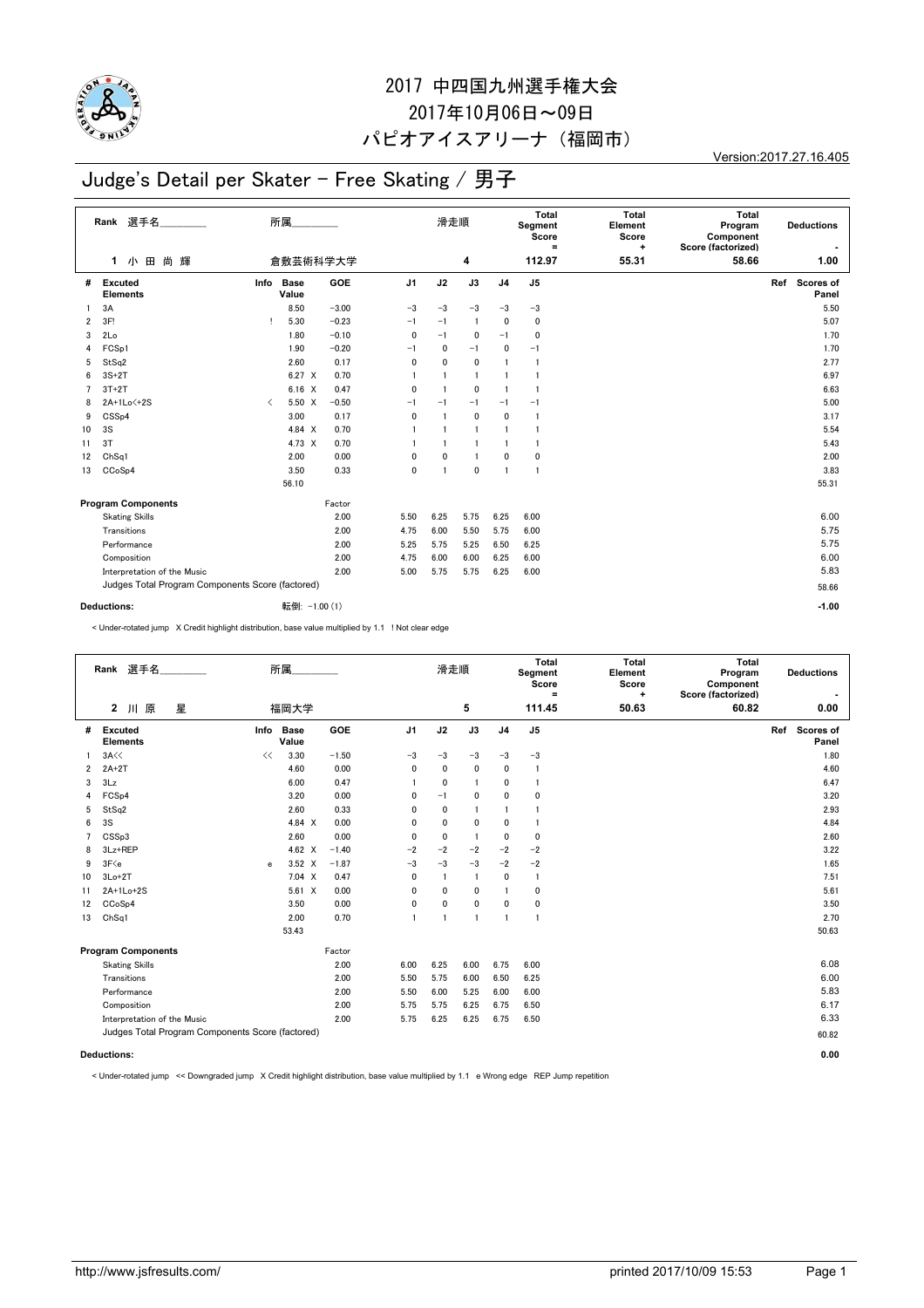

## 2017 中四国九州選手権大会 2017年10月06日~09日

#### パピオアイスアリーナ(福岡市)

Version:2017.27.16.405

## Judge's Detail per Skater - Free Skating / 男子

|                | Rank 選手名                                         |        | 所属                   |         |                | 滑走順          |                |                | Total<br>Segment<br>Score<br>Ξ | <b>Total</b><br>Element<br>Score<br>+ | Total<br>Program<br>Component<br>Score (factorized) |     | <b>Deductions</b>  |
|----------------|--------------------------------------------------|--------|----------------------|---------|----------------|--------------|----------------|----------------|--------------------------------|---------------------------------------|-----------------------------------------------------|-----|--------------------|
|                | 野<br>紘輔<br>中<br>3                                |        | 福岡大学                 |         |                |              | $\mathbf{2}$   |                | 103.40                         | 50.74                                 | 53.66                                               |     | 1.00               |
| #              | Excuted<br>Info<br><b>Elements</b>               |        | <b>Base</b><br>Value | GOE     | J <sub>1</sub> | J2           | J3             | J <sub>4</sub> | J <sub>5</sub>                 |                                       |                                                     | Ref | Scores of<br>Panel |
| 1.             | 3Lo                                              |        | 5.10                 | $-1.40$ | $-2$           | $-2$         | $-2$           | $-2$           | $-2$                           |                                       |                                                     |     | 3.70               |
| $\overline{2}$ | $3Lz + 3T <<$<br><<                              |        | 7.30                 | $-2.10$ | $-3$           | $-3$         | $-3$           | $-3$           | $-3$                           |                                       |                                                     |     | 5.20               |
| 3              | 3F!                                              |        | 5.30                 | $-2.10$ | $-3$           | $-3$         | $-3$           | $-3$           | $-3$                           |                                       |                                                     |     | 3.20               |
| 4              | FCCoSp4                                          |        | 3.50                 | 0.00    | $\mathbf 0$    | 0            | $-1$           | 0              | 0                              |                                       |                                                     |     | 3.50               |
| 5              | 3Lo+SEQ+1T*                                      | $\ast$ | 4.08                 | $-1.40$ | $-2$           | $-2$         | $-1$           | $-3$           | $-2$                           |                                       |                                                     |     | 2.68               |
| 6              | FSSp3                                            |        | 2.60                 | $-0.10$ | 0              | $-3$         | $-1$           | 0              | 0                              |                                       |                                                     |     | 2.50               |
| $\overline{7}$ | ChSq1                                            |        | 2.00                 | 0.00    | 0              | 0            | $\overline{1}$ | 0              | 0                              |                                       |                                                     |     | 2.00               |
| 8              | 3S                                               |        | 4.84 X               | 0.23    | 0              |              | 0              |                | 0                              |                                       |                                                     |     | 5.07               |
| 9              | 3Lz                                              |        | 6.60 X               | 0.70    |                | $\mathbf{1}$ | $\mathbf{1}$   | $\mathbf{1}$   | 1                              |                                       |                                                     |     | 7.30               |
| 10             | $2A+2T$                                          |        | $5.06 \quad X$       | 0.33    | 0              | $\mathbf 0$  | $\overline{1}$ | $\mathbf{1}$   | 1                              |                                       |                                                     |     | 5.39               |
| 11             | StSq3                                            |        | 3.30                 | $-0.23$ | $-1$           | $-1$         | $\mathbf 0$    | 0              | 0                              |                                       |                                                     |     | 3.07               |
| 12             | 2A                                               |        | $3.63 \times$        | 0.00    | $-1$           | 0            | $\overline{1}$ | $-1$           | -1                             |                                       |                                                     |     | 3.63               |
| 13             | CCoSp4                                           |        | 3.50                 | 0.00    | 0              | $\mathbf{0}$ | $\mathbf{0}$   | $\mathbf{0}$   | 0                              |                                       |                                                     |     | 3.50               |
|                |                                                  |        | 56.81                |         |                |              |                |                |                                |                                       |                                                     |     | 50.74              |
|                | <b>Program Components</b>                        |        |                      | Factor  |                |              |                |                |                                |                                       |                                                     |     |                    |
|                | <b>Skating Skills</b>                            |        |                      | 2.00    | 5.25           | 5.25         | 5.50           | 6.25           | 5.75                           |                                       |                                                     |     | 5.50               |
|                | Transitions                                      |        |                      | 2.00    | 5.00           | 5.00         | 5.25           | 6.00           | 5.75                           |                                       |                                                     |     | 5.33               |
|                | Performance                                      |        |                      | 2.00    | 5.00           | 5.25         | 5.25           | 5.75           | 5.50                           |                                       |                                                     |     | 5.33               |
|                | Composition                                      |        |                      | 2.00    | 5.25           | 5.00         | 5.50           | 6.00           | 5.50                           |                                       |                                                     |     | 5.42               |
|                | Interpretation of the Music                      |        |                      | 2.00    | 5.00           | 5.00         | 5.25           | 5.75           | 5.50                           |                                       |                                                     |     | 5.25               |
|                | Judges Total Program Components Score (factored) |        |                      |         |                |              |                |                |                                |                                       |                                                     |     | 53.66              |
|                |                                                  |        |                      |         |                |              |                |                |                                |                                       |                                                     |     |                    |
|                | Deductions:                                      |        | 転倒: -1.00 (1)        |         |                |              |                |                |                                |                                       |                                                     |     | $-1.00$            |

\* Invalid element << Downgraded jump X Credit highlight distribution, base value multiplied by 1.1 ! Not clear edge

| Rank 選手名           |                                                  | 所属                   |         |                | 滑走順            |                |                | Total<br>Segment<br>Score<br>$\equiv$ | <b>Total</b><br>Element<br>Score<br>÷ | <b>Total</b><br>Program<br>Component<br>Score (factorized) | <b>Deductions</b>         |
|--------------------|--------------------------------------------------|----------------------|---------|----------------|----------------|----------------|----------------|---------------------------------------|---------------------------------------|------------------------------------------------------------|---------------------------|
|                    | 田<br>耕 新<br>4<br>Ш                               | <b>SMBC</b>          |         |                |                | 3              |                | 101.06                                | 46.88                                 | 56.18                                                      | 2.00                      |
| #                  | <b>Excuted</b><br>Info<br><b>Elements</b>        | <b>Base</b><br>Value | GOE     | J <sub>1</sub> | J2             | J3             | J <sub>4</sub> | J <sub>5</sub>                        |                                       |                                                            | Ref<br>Scores of<br>Panel |
| 1.                 | 2A                                               | 3.30                 | $-1.00$ | $-1$           | $-2$           | $-2$           | $-2$           | $-2$                                  |                                       |                                                            | 2.30                      |
| 2                  | 1F!<br>л.                                        | 0.50                 | $-0.23$ | $-2$           | $-3$           | $-3$           | $-2$           | $-2$                                  |                                       |                                                            | 0.27                      |
| 3                  | $3S+3T$                                          | 8.70                 | 0.47    | $\overline{1}$ | $\overline{1}$ | $\mathbf 0$    |                | 0                                     |                                       |                                                            | 9.17                      |
| 4                  | CCS <sub>p2</sub>                                | 2.30                 | $-0.30$ | $-1$           | $-1$           | $-1$           | $-1$           | 0                                     |                                       |                                                            | 2.00                      |
| 5                  | StSq2                                            | 2.60                 | 0.50    | $\mathbf 0$    | $\overline{1}$ | $\overline{1}$ |                | $\mathbf{1}$                          |                                       |                                                            | 3.10                      |
| 6                  | $2S+3T$                                          | $6.16 \quad X$       | $-0.93$ | $-1$           | $-1$           | $-2$           | $-2$           | $-1$                                  |                                       |                                                            | 5.23                      |
| $\overline{7}$     | 3Lz                                              | 6.60 X               | 0.00    | $\mathbf 0$    | 0              | $\mathbf 0$    | 0              | $\mathbf{1}$                          |                                       |                                                            | 6.60                      |
| 8                  | 3Lo                                              | $5.61 \times$        | $-2.10$ | -3             | $-3$           | $-3$           | $-3$           | $-3$                                  |                                       |                                                            | 3.51                      |
| 9                  | 2A                                               | $3.63 \times$        | 0.00    | $\mathbf{0}$   | $\mathbf 0$    | $\mathbf 0$    | 0              | $\mathbf 0$                           |                                       |                                                            | 3.63                      |
| 10                 | FSSp3                                            | 2.60                 | 0.33    | $\mathbf{0}$   | $\overline{1}$ | $\mathbf 0$    | -1             | $\mathbf{1}$                          |                                       |                                                            | 2.93                      |
| 11                 | 3S                                               | 4.84 $X$             | $-2.10$ | -3             | $-3$           | $-3$           | $-3$           | $-3$                                  |                                       |                                                            | 2.74                      |
| 12                 | CCoSp3                                           | 3.00                 | $-0.30$ | $\mathbf 0$    | $-1$           | $\pmb{0}$      | $-2$           | $-2$                                  |                                       |                                                            | 2.70                      |
| 13                 | Ch <sub>Sq1</sub>                                | 2.00                 | 0.70    | $\overline{1}$ | $\overline{1}$ | $\overline{1}$ | $\mathbf{0}$   | 1                                     |                                       |                                                            | 2.70                      |
|                    |                                                  | 51.84                |         |                |                |                |                |                                       |                                       |                                                            | 46.88                     |
|                    | <b>Program Components</b>                        |                      | Factor  |                |                |                |                |                                       |                                       |                                                            |                           |
|                    | <b>Skating Skills</b>                            |                      | 2.00    | 5.25           | 5.75           | 5.50           | 6.00           | 5.75                                  |                                       |                                                            | 5.67                      |
|                    | Transitions                                      |                      | 2.00    | 4.75           | 5.75           | 5.25           | 5.50           | 5.50                                  |                                       |                                                            | 5.42                      |
|                    | Performance                                      |                      | 2.00    | 5.00           | 5.50           | 5.25           | 5.50           | 5.50                                  |                                       |                                                            | 5.42                      |
|                    | Composition                                      |                      | 2.00    | 5.50           | 5.75           | 6.00           | 5.75           | 6.00                                  |                                       |                                                            | 5.83                      |
|                    | Interpretation of the Music                      |                      | 2.00    | 5.50           | 6.00           | 6.00           | 5.50           | 5.75                                  |                                       |                                                            | 5.75                      |
|                    | Judges Total Program Components Score (factored) |                      |         |                |                |                |                |                                       |                                       |                                                            | 56.18                     |
|                    |                                                  | 転倒: - 2.00 (2)       |         |                |                |                |                |                                       |                                       |                                                            | $-2.00$                   |
| <b>Deductions:</b> |                                                  |                      |         |                |                |                |                |                                       |                                       |                                                            |                           |

X Credit highlight distribution, base value multiplied by 1.1 ! Not clear edge